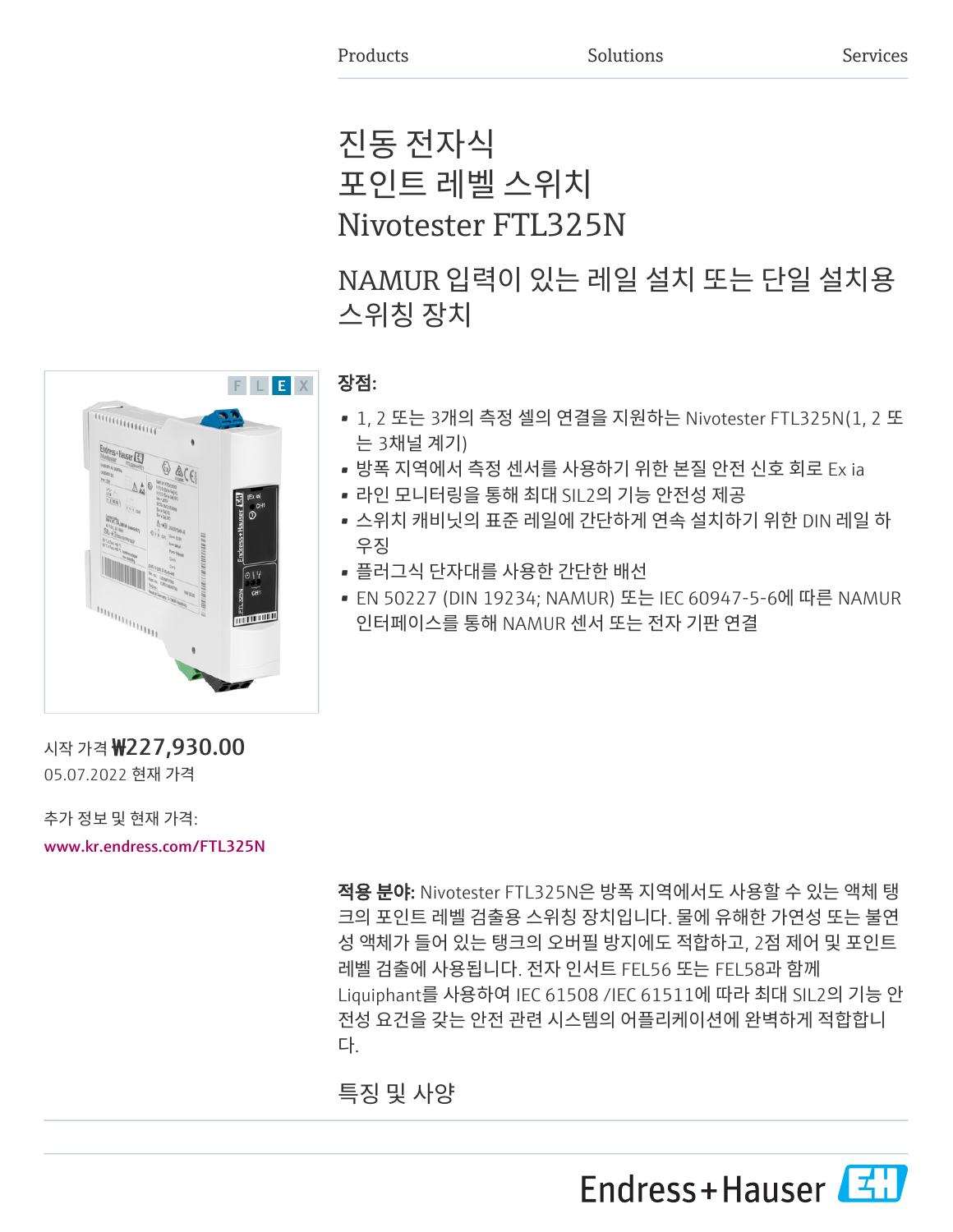# Point Level / Liquids 측정 원리

Vibration Liquids

## Characteristic / Application

Switching unit NAMUR technology for rail mounting SIL2, according 61511 Intrinsically safe

#### Supply / Communication

NAMUR 24V AC,DC / 230V AC

#### Ambient temperature

Single installation: -20 °C ... 60 °C  $(-4 \degree F ... 140 \degree F)$ Rail mounting: -20 °C ... 50 °C  $(-4 \degree F ... 122 \degree F)$ 

#### Communication

1 Channel: 1 level SPDT + 1 alarm SPST 3 Channel: 3 level SPDT + 1 alarm SPST

### Certificates / Approvals

ATEX, FM, CSA, IEC Ex, INMETRO, NEPSI, EAC

#### Safety approvals

Overfill prevention WHG SIL

Point Level / Solids 측정 원리

Vibration Solids